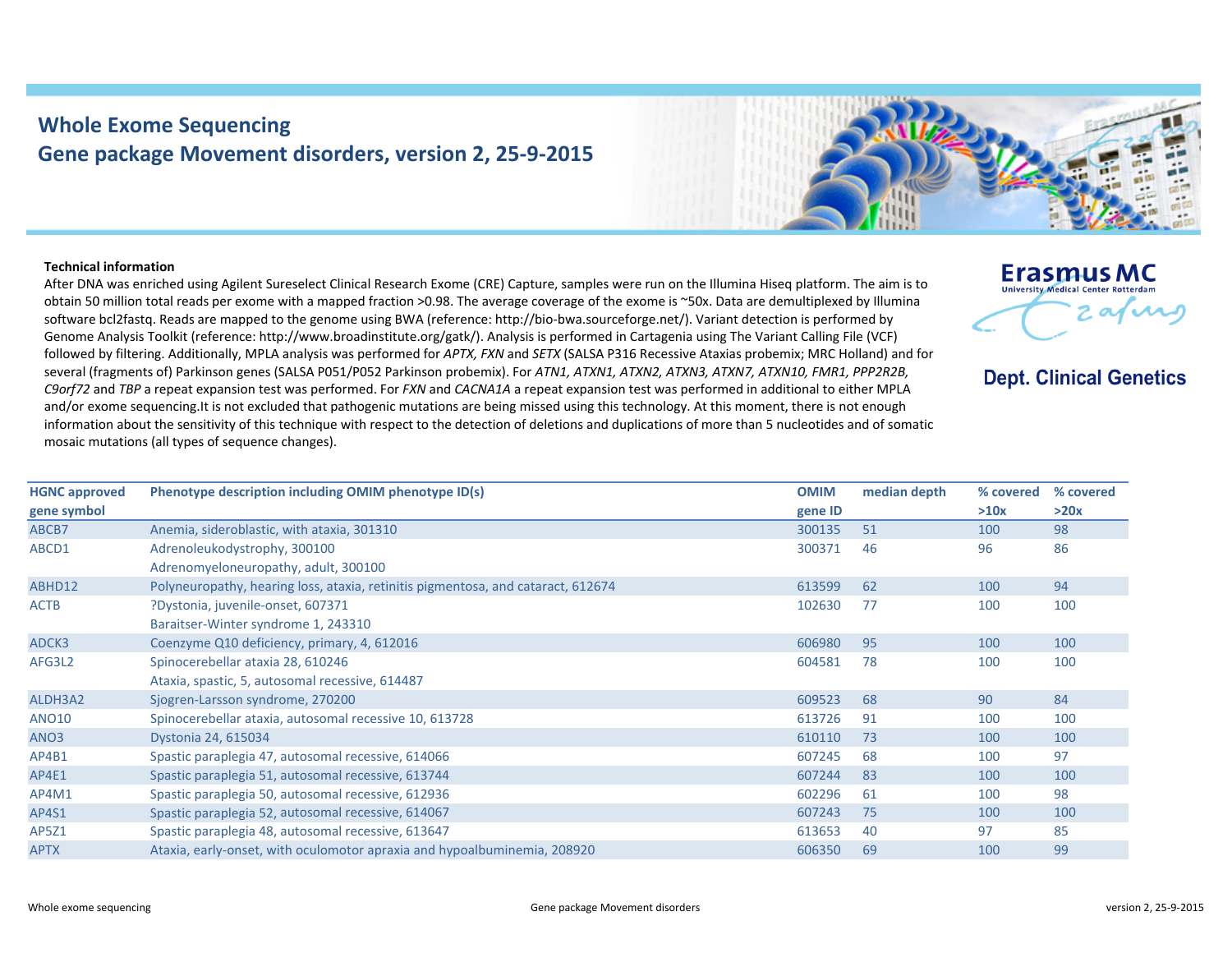| <b>HGNC approved</b> | Phenotype description including OMIM phenotype ID(s)           | <b>OMIM</b> | median depth                       | % covered | % covered |
|----------------------|----------------------------------------------------------------|-------------|------------------------------------|-----------|-----------|
| gene symbol          |                                                                | gene ID     |                                    | >10x      | >20x      |
| <b>ARSA</b>          | Metachromatic leukodystrophy, 250100                           | 607574      | 86                                 | 100       | 98        |
| <b>ARX</b>           | Epileptic encephalopathy, early infantile, 1, 308350           | 300382      | 79                                 | 100       | 100       |
|                      | Lissencephaly, X-linked 2, 300215                              |             |                                    |           |           |
|                      | Mental retardation, X-linked 29 and others, 300419             |             |                                    |           |           |
|                      | Proud syndrome, 300004                                         |             |                                    |           |           |
|                      | Partington syndrome, 309510                                    |             |                                    |           |           |
|                      | Hydranencephaly with abnormal genitalia, 300215                |             |                                    |           |           |
| <b>ASPA</b>          | Canavan disease, 271900                                        | 608034      | 24                                 | 84        | 61        |
| <b>ATCAY</b>         | Ataxia, cerebellar, Cayman type, 601238                        | 608179      | 85                                 | 100       | 97        |
| ATL1                 | Spastic paraplegia 3A, autosomal dominant, 182600              | 606439      | 99                                 | 100       | 100       |
|                      | Neuropathy, hereditary sensory, type ID, 613708                |             |                                    |           |           |
| <b>ATM</b>           | Ataxia-telangiectasia, 208900                                  | 607585      | 68                                 | 100       | 100       |
|                      | Lymphoma, B-cell non-Hodgkin, somatic                          |             |                                    |           |           |
|                      | {Breast cancer, susceptibility to}, 114480                     |             |                                    |           |           |
|                      | Lymphoma, mantle cell, somatic                                 |             |                                    |           |           |
|                      | T-cell prolymphocytic leukemia, somatic                        |             |                                    |           |           |
| ATN1                 | Dentatorubro-pallidoluysian atrophy, 125370                    | 607462      | 64                                 | 100       | 97        |
| <b>ATP13A2</b>       | Kufor-Rakeb syndrome, 606693                                   | 610513      | 67                                 | 100       | 99        |
|                      | ?Ceroid lipofuscinosis, neuronal, 12, 606693                   |             |                                    |           |           |
| ATP1A3               | Dystonia-12, 128235                                            | 182350      | 96                                 | 100       | 99        |
|                      | Alternating hemiplegia of childhood 2, 614820                  |             |                                    |           |           |
|                      | CAPOS syndrome, 601338                                         |             |                                    |           |           |
| ATP2B3               | ?Spinocerebellar ataxia, X-linked 1, 302500                    | 300014      | 57                                 | 100       | 97        |
| ATP6AP2              | ?Mental retardation, X-linked, syndromic, Hedera type, 300423  | 300556      | 39                                 | 100       | 90        |
|                      | ?Parkinsonism with spasticity, X-linked, 300911                |             |                                    |           |           |
| ATP7B                | Wilson disease, 277900                                         | 606882      | 90                                 | 100       | 100       |
| ATXN1                | Spinocerebellar ataxia 1, 164400                               | 601556      | no coverage data, repeat expansion |           |           |
| ATXN10               | Spinocerebellar ataxia 10, 603516                              | 611150      | no coverage data, repeat expansion |           |           |
| ATXN2                | Spinocerebellar ataxia 2, 183090                               | 601517      | no coverage data, repeat expansion |           |           |
|                      | {Amyotrophic lateral sclerosis, susceptibility to, 13}, 183090 |             |                                    |           |           |
|                      | {Parkinson disease, late-onset, susceptibility to}, 168600     |             |                                    |           |           |
| ATXN3                | Machado-Joseph disease, 109150                                 | 607047      | no coverage data, repeat expansion |           |           |
| ATXN7                | Spinocerebellar ataxia 7, 164500                               | 607640      | no coverage data, repeat expansion |           |           |
| B4GALNT1             | Spastic paraplegia 26, autosomal recessive, 609195             | 601873      | 86                                 | 100       | 100       |
| <b>BCKDHA</b>        | Maple syrup urine disease, type Ia, 248600                     | 608348      | 112                                | 100       | 99        |
| <b>BCKDHB</b>        | Maple syrup urine disease, type Ib, 248600                     | 248611      | 93                                 | 100       | 92        |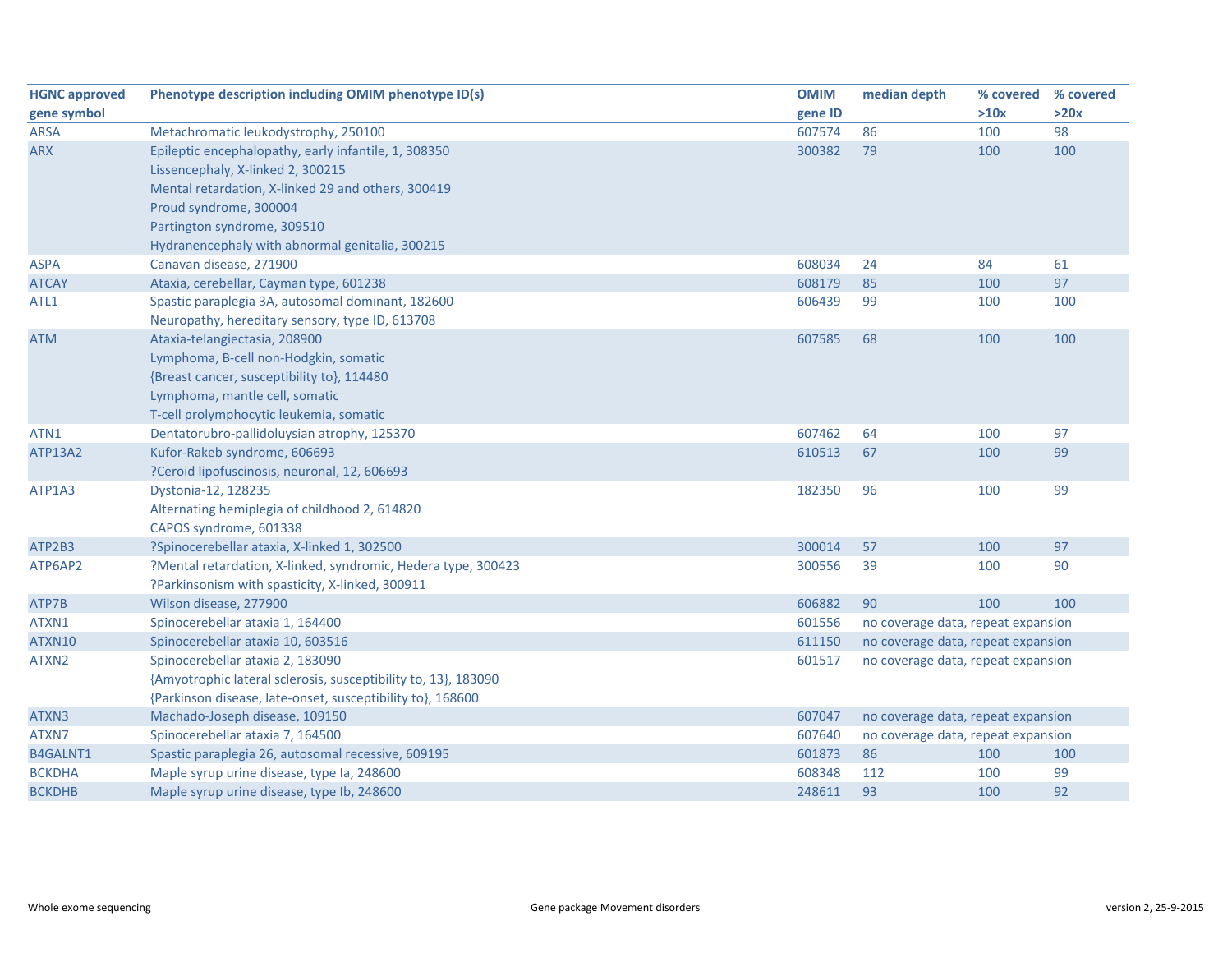| <b>HGNC approved</b> | Phenotype description including OMIM phenotype ID(s)                                                | <b>OMIM</b> | median depth                       | % covered | % covered |
|----------------------|-----------------------------------------------------------------------------------------------------|-------------|------------------------------------|-----------|-----------|
| gene symbol          |                                                                                                     | gene ID     |                                    | >10x      | >20x      |
| <b>BSCL2</b>         | Lipodystrophy, congenital generalized, type 2, 269700                                               | 606158      | 82                                 | 100       | 100       |
|                      | Silver spastic paraplegia syndrome, 270685                                                          |             |                                    |           |           |
|                      | Neuropathy, distal hereditary motor, type VA, 600794                                                |             |                                    |           |           |
|                      | Encephalopathy, progressive, with or without lipodystrophy, 615924                                  |             |                                    |           |           |
| C10orf2              | Progressive external ophthalmoplegia with mitochondrial DNA deletions, autosomal dominant 3, 609286 | 606075      | 103                                | 100       | 100       |
|                      | Mitochondrial DNA depletion syndrome 7 (hepatocerebral type), 271245                                |             |                                    |           |           |
|                      | Perrault syndrome 5, 616138                                                                         |             |                                    |           |           |
|                      |                                                                                                     |             |                                    |           |           |
| C19orf12             | Neurodegeneration with brain iron accumulation 4, 614298                                            | 614297      | 71                                 | 100       | 100       |
|                      | ?Spastic paraplegia 43, autosomal recessive, 615043                                                 |             |                                    |           |           |
| C9orf72              | Frontotemporal dementia and/or amyotrophic lateral sclerosis 1, 105550                              | 614260      | no coverage data, repeat expansion |           |           |
| CA8                  | Cerebellar ataxia and mental retardation with or without quadrupedal locomotion 3, 613227           | 114815      | 66                                 | 100       | 100       |
| CACNA1A              | Migraine, familial hemiplegic, 1, 141500                                                            | 601011      | 74                                 | 100       | 95        |
|                      | Episodic ataxia, type 2, 108500                                                                     |             |                                    |           |           |
|                      | Spinocerebellar ataxia 6, 183086                                                                    |             |                                    |           |           |
|                      | Migraine, familial hemiplegic, 1, with progressive cerebellar ataxia, 141500                        |             |                                    |           |           |
| CACNB4               | {Epilepsy, juvenile myoclonic, susceptibility to, 6}, 607682                                        | 601949      | 74                                 | 100       | 96        |
|                      | {Epilepsy, idiopathic generalized, susceptibility to, 9}, 607682                                    |             |                                    |           |           |
|                      | Episodic ataxia, type 5, 613855                                                                     |             |                                    |           |           |
| CCDC88C              | Hydrocephalus, nonsyndromic, autosomal recessive, 236600                                            | 611204      | 77                                 | 100       | 100       |
|                      | ?Spinocerebellar ataxia 40, 616053                                                                  |             |                                    |           |           |
| CCT <sub>5</sub>     | Neuropathy, hereditary sensory, with spastic paraplegia, 256840                                     | 610150      | 85                                 | 99        | 96        |
| CIZ1                 | No OMIM phenotype                                                                                   | 611420      | 58                                 | 96        | 87        |
| <b>COMT</b>          | {Schizophrenia, susceptibility to}, 181500                                                          | 116790      | 104                                | 100       | 100       |
|                      | {Panic disorder, susceptibility to}, 167870                                                         |             |                                    |           |           |
| COQ <sub>2</sub>     | Coenzyme Q10 deficiency, primary, 1, 607426                                                         | 609825      | 60                                 | 100       | 94        |
|                      | {Multiple system atrophy, susceptibility to}, 146500                                                |             |                                    |           |           |
| COQ9                 | Coenzyme Q10 deficiency, primary, 5, 614654                                                         | 612837      | 75                                 | 100       | 95        |
| CP                   | [Hypoceruloplasminemia, hereditary], 604290                                                         | 117700      | 50                                 | 87        | 77        |
|                      | Cerebellar ataxia, 604290                                                                           |             |                                    |           |           |
|                      | Hemosiderosis, systemic, due to aceruloplasminemia, 604290                                          |             |                                    |           |           |
| <b>CSTB</b>          | Epilepsy, progressive myoclonic 1A (Unverricht and Lundborg), 254800                                | 601145      | 124                                | 100       | 97        |
| CYP27A1              | Cerebrotendinous xanthomatosis, 213700                                                              | 606530      | 95                                 | 99        | 95        |
| CYP2U1               | Spastic paraplegia 56, autosomal recessive, 615030                                                  | 610670      | 89                                 | 96        | 93        |
| CYP7B1               | Bile acid synthesis defect, congenital, 3, 613812                                                   | 603711      | 56                                 | 100       | 95        |
|                      | Spastic paraplegia 5A, autosomal recessive, 270800                                                  |             |                                    |           |           |
| <b>DBT</b>           | Maple syrup urine disease, type II, 248600                                                          | 248610      | 70                                 | 100       | 95        |
| DCAF17               | Woodhouse-Sakati syndrome, 241080                                                                   | 612515      | 71                                 | 100       | 98        |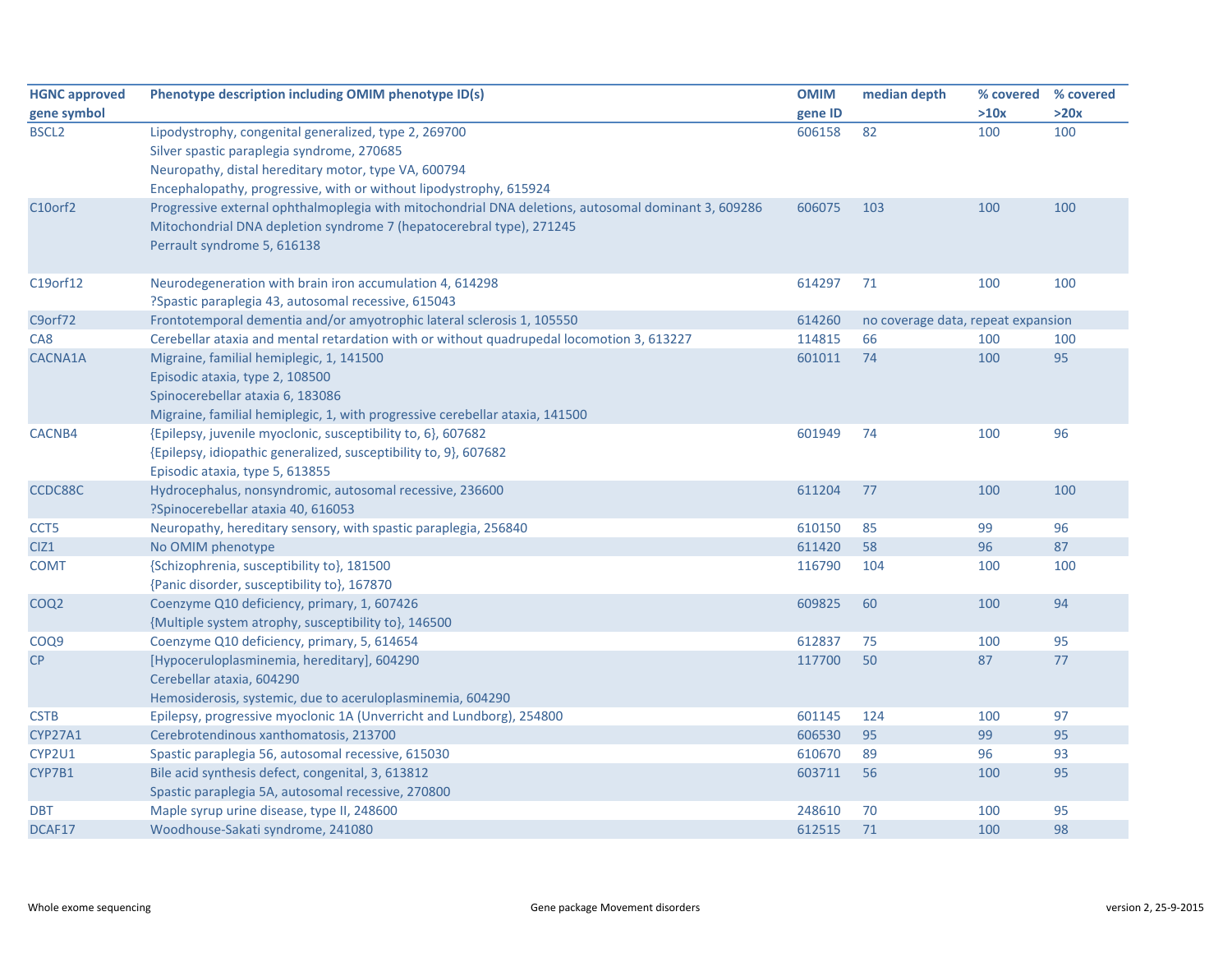| <b>HGNC approved</b> | Phenotype description including OMIM phenotype ID(s)                    | <b>OMIM</b> | median depth                       | % covered | % covered |
|----------------------|-------------------------------------------------------------------------|-------------|------------------------------------|-----------|-----------|
| gene symbol          |                                                                         | gene ID     |                                    | >10x      | >20x      |
| DCTN1                | Neuropathy, distal hereditary motor, type VIIB, 607641                  | 601143      | 84                                 | 100       | 98        |
|                      | {Amyotrophic lateral sclerosis, susceptibility to}, 105400              |             |                                    |           |           |
|                      | Perry syndrome, 168605                                                  |             |                                    |           |           |
| <b>DDC</b>           | Aromatic L-amino acid decarboxylase deficiency, 608643                  | 107930      | 95                                 | 100       | 100       |
| DDHD1                | Spastic paraplegia 28, autosomal recessive, 609340                      | 614603      | 84                                 | 98        | 95        |
| DDHD <sub>2</sub>    | Spastic paraplegia 54, autosomal recessive, 615033                      | 615003      | 86                                 | 100       | 100       |
| <b>DLAT</b>          | Pyruvate dehydrogenase E2 deficiency, 245348                            | 608770      | 62                                 | 100       | 95        |
| <b>DLD</b>           | Dihydrolipoamide dehydrogenase deficiency, 246900                       | 238331      | 84                                 | 100       | 97        |
| DNAJC13              | Parkinson disease 21, 616361                                            | 614334      | 44                                 | 95        | 80        |
| DNAJC6               | Parkinson disease 19, juvenile-onset, 615528                            | 608375      | 88                                 | 100       | 100       |
| DNMT1                | Neuropathy, hereditary sensory, type IE, 614116                         | 126375      | 70                                 | 100       | 98        |
|                      | Cerebellar ataxia, deafness, and narcolepsy, autosomal dominant, 604121 |             |                                    |           |           |
| EEF2                 | ?Spinocerebellar ataxia 26, 609306                                      | 130610      | 66                                 | 100       | 98        |
| EIF2B1               | Leukoencephalopathy with vanishing white matter, 603896                 | 606686      | 89                                 | 100       | 100       |
| <b>EIF2B2</b>        | Leukoencephalopathy with vanishing white matter, 603896                 | 606454      | 85                                 | 100       | 100       |
|                      | Ovarioleukodystrophy, 603896                                            |             |                                    |           |           |
| EIF2B3               | Leukoencephalopathy with vanishing white matter, 603896                 | 606273      | 100                                | 100       | 100       |
| EIF2B4               | Leukoencephaly with vanishing white matter, 603896                      | 606687      | 74                                 | 100       | 96        |
|                      | Ovarioleukodystrophy, 603896                                            |             |                                    |           |           |
| EIF2B5               | Leukoencephalopathy with vanishing white matter, 603896                 | 603945      | 88                                 | 100       | 100       |
|                      | Ovarioleukodystrophy, 603896                                            |             |                                    |           |           |
| EIF4G1               | {Parkinson disease 18}, 614251                                          | 600495      | 92                                 | 100       | 99        |
| ERLIN2               | Spastic paraplegia 18, autosomal recessive, 611225                      | 611605      | 92                                 | 100       | 100       |
| FA2H                 | Spastic paraplegia 35, autosomal recessive, 612319                      | 611026      | 55                                 | 98        | 87        |
| FBXO7                | Parkinson disease 15, autosomal recessive, 260300                       | 605648      | 100                                | 100       | 95        |
| <b>FGF14</b>         | Spinocerebellar ataxia 27, 609307                                       | 601515      | 96                                 | 100       | 100       |
| FLVCR1               | Ataxia, posterior column, with retinitis pigmentosa, 609033             | 609144      | 82                                 | 100       | 97        |
| FMR1                 | Fragile X syndrome, 300624                                              | 309550      | no coverage data, repeat expansion |           |           |
|                      | Fragile X tremor/ataxia syndrome, 300623                                |             |                                    |           |           |
|                      | Premature ovarian failure 1, 311360                                     |             |                                    |           |           |
| FTL                  | Hyperferritinemia-cataract syndrome, 600886                             | 134790      | 62                                 | 94        | 76        |
|                      | Neurodegeneration with brain iron accumulation 3, 606159                |             |                                    |           |           |
|                      | L-ferritin deficiency, dominant and recessive, 615604                   |             |                                    |           |           |
| <b>FXN</b>           | Friedreich ataxia, 229300                                               | 606829      | 38                                 | 96        | 72        |
|                      | Friedreich ataxia with retained reflexes, 229300                        |             |                                    |           |           |
| <b>GALC</b>          | Krabbe disease, 245200                                                  | 606890      | 64                                 | 100       | 98        |
| <b>GAN</b>           | Giant axonal neuropathy-1, 256850                                       | 605379      | 87                                 | 100       | 100       |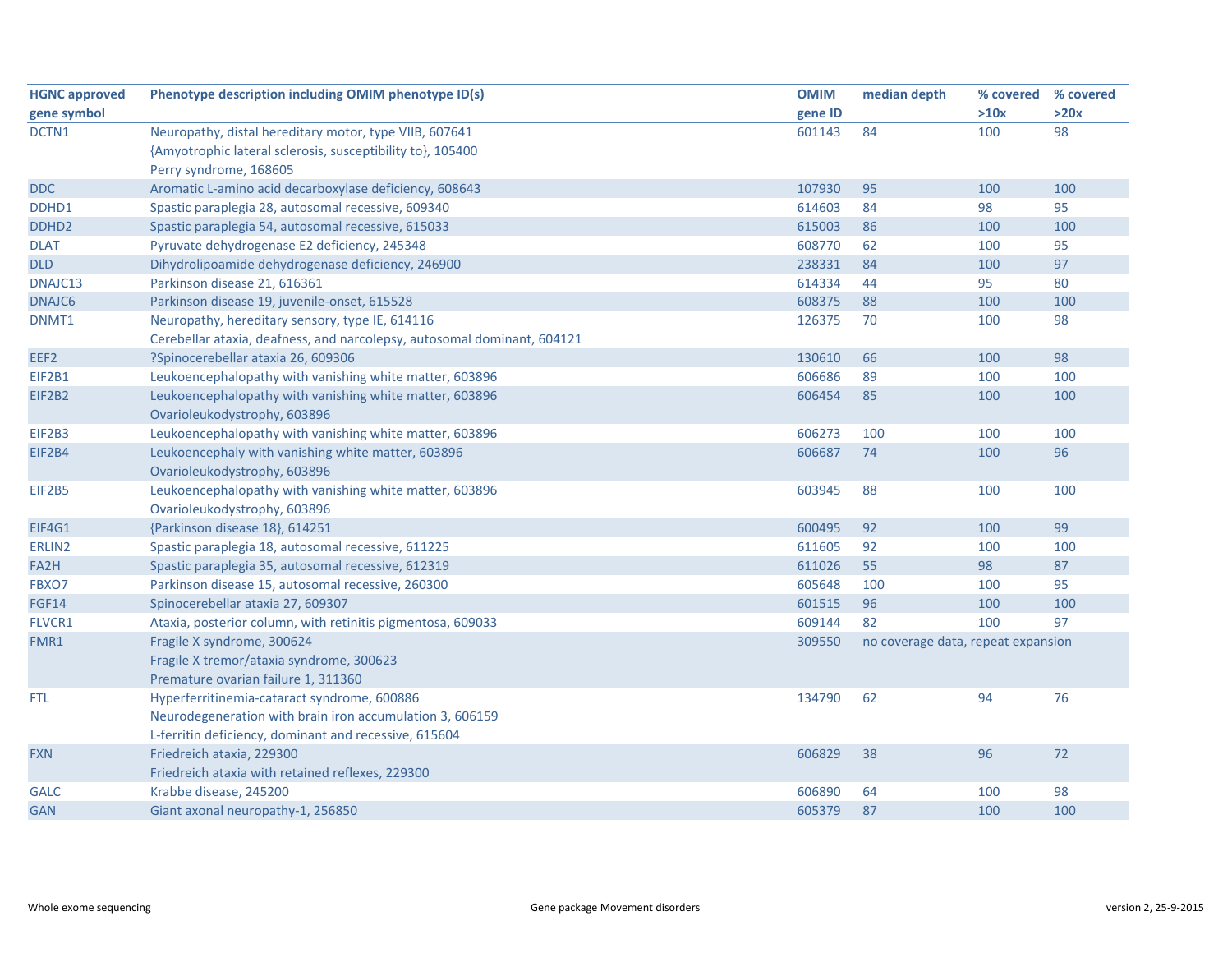| <b>HGNC approved</b> | Phenotype description including OMIM phenotype ID(s)                         | <b>OMIM</b> | median depth     | % covered % covered |      |
|----------------------|------------------------------------------------------------------------------|-------------|------------------|---------------------|------|
| gene symbol          |                                                                              | gene ID     |                  | >10x                | >20x |
| <b>GBA</b>           | Gaucher disease, type I, 230800                                              | 606463      | 110              | 100                 | 100  |
|                      | Gaucher disease, type II, 230900                                             |             |                  |                     |      |
|                      | Gaucher disease, type III, 231000                                            |             |                  |                     |      |
|                      | Gaucher disease, type IIIC, 231005                                           |             |                  |                     |      |
|                      | Gaucher disease, perinatal lethal, 608013                                    |             |                  |                     |      |
|                      | {Parkinson disease, late-onset, susceptibility to}, 168600                   |             |                  |                     |      |
|                      | {Lewy body dementia, susceptibility to}, 127750                              |             |                  |                     |      |
| GBA2                 | Spastic paraplegia 46, autosomal recessive, 614409                           | 609471      | 62               | 99                  | 93   |
| <b>GCDH</b>          | Glutaricaciduria, type I, 231670                                             | 608801      | 81               | 100                 | 99   |
| GCH1                 | Dystonia, DOPA-responsive, with or without hyperphenylalaninemia, 128230     | 600225      | 63               | 100                 | 87   |
|                      | Hyperphenylalaninemia, BH4-deficient, B, 233910                              |             |                  |                     |      |
| <b>GFAP</b>          | Alexander disease, 203450                                                    | 137780      | 62               | 100                 | 100  |
| GIGYF2               | {Parkinson disease 11}, 607688                                               | 612003      | 65               | 100                 | 97   |
| GJC <sub>2</sub>     | Leukodystrophy, hypomyelinating, 2, 608804                                   | 608803      | 40               | 83                  | 58   |
|                      | Spastic paraplegia 44, autosomal recessive, 613206                           |             |                  |                     |      |
|                      | Lymphedema, hereditary, IC, 613480                                           |             |                  |                     |      |
| GLB1                 | GM1-gangliosidosis, type I, 230500                                           | 611458      | 77               | 100                 | 97   |
|                      | GM1-gangliosidosis, type II, 230600                                          |             |                  |                     |      |
|                      | GM1-gangliosidosis, type III, 230650                                         |             |                  |                     |      |
|                      | Mucopolysaccharidosis type IVB (Morquio), 253010                             |             |                  |                     |      |
| <b>GNAL</b>          | Dystonia 25, 615073                                                          | 139312      | 49               | 96                  | 83   |
| GOSR2                | Epilepsy, progressive myoclonic 6, 614018                                    | 604027      | 76               | 100                 | 100  |
| <b>GPR56</b>         | Polymicrogyria, bilateral frontoparietal, 604110                             | 606854      | no coverage data |                     |      |
| GRM1                 | Spinocerebellar ataxia, autosomal recessive 13, 614831                       | 604473      | 89               | 100                 | 100  |
| <b>GRN</b>           | Frontotemporal lobar degeneration with ubiquitin-positive inclusions, 607485 | 138945      | 95               | 100                 | 100  |
|                      | Aphasia, primary progressive, 607485                                         |             |                  |                     |      |
|                      | Ceroid lipofuscinosis, neuronal, 11, 614706                                  |             |                  |                     |      |
| <b>HEXB</b>          | Sandhoff disease, infantile, juvenile, and adult forms, 268800               | 606873      | 88               | 100                 | 95   |
| HPRT1                | Lesch-Nyhan syndrome, 300322                                                 | 308000      | 36               | 100                 | 85   |
|                      | HPRT-related gout, 300323                                                    |             |                  |                     |      |
| HSPD1                | Spastic paraplegia 13, autosomal dominant, 605280                            | 118190      | 27               | 84                  | 58   |
|                      | Leukodystrophy, hypomyelinating, 4, 612233                                   |             |                  |                     |      |
| HTRA2                | {Parkinson disease 13}, 610297                                               | 606441      | 86               | 100                 | 100  |
| IFRD1                | No OMIM phenotype                                                            | 603502      | 66               | 100                 | 97   |
| ITPR1                | Spinocerebellar ataxia 15, 606658                                            | 147265      | 96               | 100                 | 100  |
|                      | Spinocerebellar ataxia 29, congenital nonprogressive, 117360                 |             |                  |                     |      |
| <b>KCNA1</b>         | Episodic ataxia/myokymia syndrome, 160120                                    | 176260      | 81               | 100                 | 100  |
| <b>KCNC3</b>         | Spinocerebellar ataxia 13, 605259                                            | 176264      | 56               | 80                  | 66   |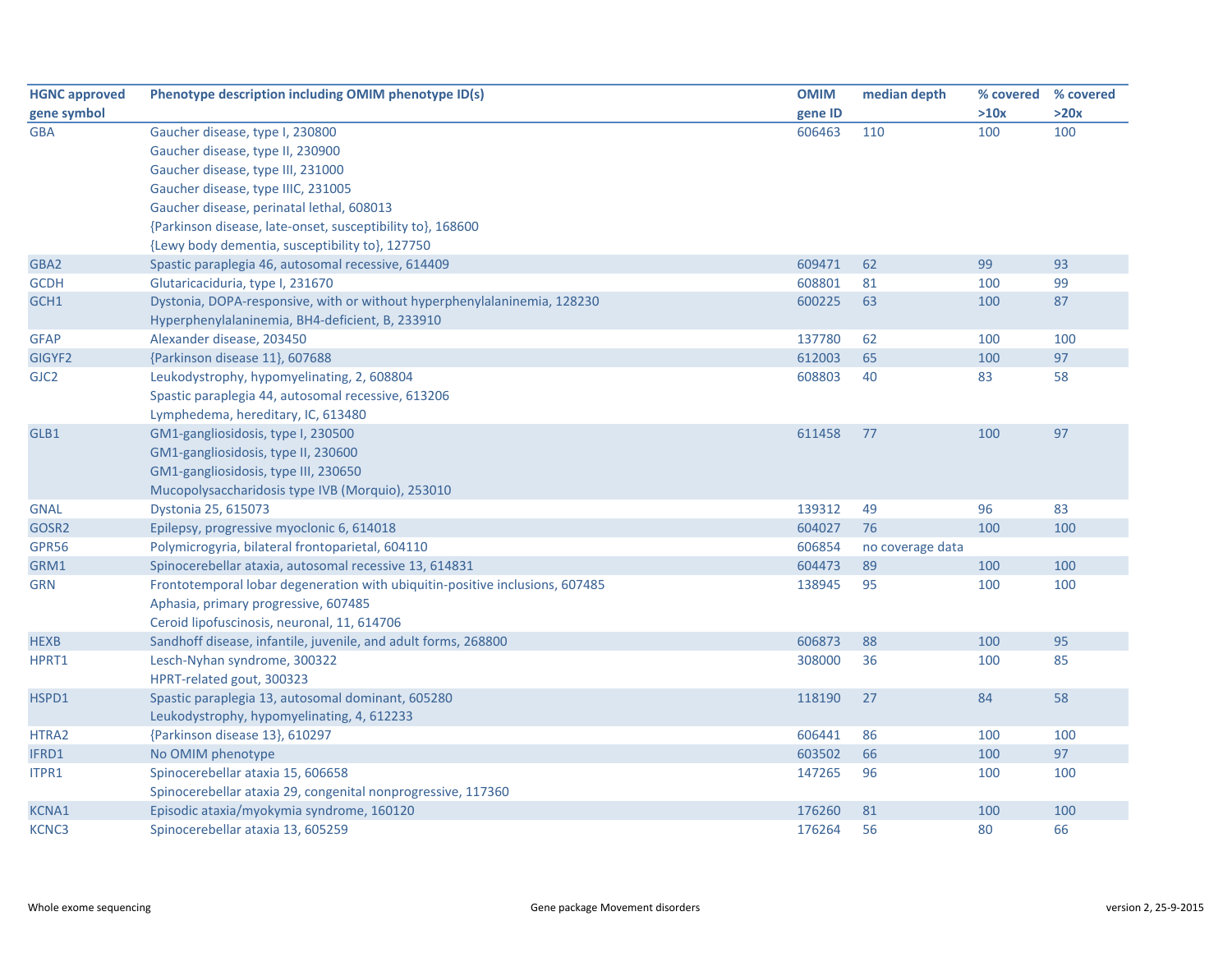| <b>HGNC approved</b> | Phenotype description including OMIM phenotype ID(s)                          | <b>OMIM</b> | median depth | % covered % covered |      |
|----------------------|-------------------------------------------------------------------------------|-------------|--------------|---------------------|------|
| gene symbol          |                                                                               | gene ID     |              | >10x                | >20x |
| <b>KCND3</b>         | Spinocerebellar ataxia 19, 607346                                             | 605411      | 104          | 100                 | 99   |
|                      | Brugada syndrome 9, 616399                                                    |             |              |                     |      |
| KCNJ10               | SESAME syndrome, 612780                                                       | 602208      | 122          | 100                 | 100  |
|                      | Enlarged vestibular aqueduct, digenic, 600791                                 |             |              |                     |      |
| <b>KCNMA1</b>        | Generalized epilepsy and paroxysmal dyskinesia, 609446                        | 600150      | 73           | 100                 | 97   |
| <b>KIAA0196</b>      | Spastic paraplegia 8, autosomal dominant, 603563                              | 610657      | 96           | 100                 | 99   |
|                      | Ritscher-Schinzel syndrome 1, 220210                                          |             |              |                     |      |
| KIF1A                | Spastic paraplegia 30, autosomal recessive, 610357                            | 601255      | 75           | 100                 | 98   |
|                      | Neuropathy, hereditary sensory, type IIC, 614213                              |             |              |                     |      |
|                      | Mental retardation, autosomal dominant 9, 614255                              |             |              |                     |      |
| KIF1C                | Spastic ataxia 2, autosomal recessive, 611302                                 | 603060      | 55           | 99                  | 92   |
| KIF5A                | Spastic paraplegia 10, autosomal dominant, 604187                             | 602821      | 81           | 100                 | 100  |
| L1CAM                | Hydrocephalus due to aqueductal stenosis, 307000                              | 308840      | 52           | 100                 | 100  |
|                      | MASA syndrome, 303350                                                         |             |              |                     |      |
|                      | CRASH syndrome, 303350                                                        |             |              |                     |      |
|                      | Hydrocephalus with Hirschsprung disease, 307000                               |             |              |                     |      |
|                      | Hydrocephalus with congenital idiopathic intestinal pseudoobstruction, 307000 |             |              |                     |      |
|                      | Corpus callosum, partial agenesis of, 304100                                  |             |              |                     |      |
| LRRK2                | {Parkinson disease 8}, 607060                                                 | 609007      | 75           | 100                 | 97   |
| <b>MAPT</b>          | Dementia, frontotemporal, with or without parkinsonism, 600274                | 157140      | 55           | 97                  | 91   |
|                      | Pick disease, 172700                                                          |             |              |                     |      |
|                      | Supranuclear palsy, progressive, 601104                                       |             |              |                     |      |
|                      | Supranuclear palsy, progressive atypical, 260540                              |             |              |                     |      |
|                      | {Parkinson disease, susceptibility to}, 168600                                |             |              |                     |      |
| MARS2                | Spastic ataxia 3, autosomal recessive, 611390                                 | 609728      | 93           | 100                 | 100  |
|                      | ?Combined oxidative phosphorylation deficiency 25, 616430                     |             |              |                     |      |
| MECP <sub>2</sub>    | Rett syndrome, 312750                                                         | 300005      | 52           | 99                  | 81   |
|                      | Mental retardation, X-linked, syndromic 13, 300055                            |             |              |                     |      |
|                      | Rett syndrome, preserved speech variant, 312750                               |             |              |                     |      |
|                      | Encephalopathy, neonatal severe, 300673                                       |             |              |                     |      |
|                      | {Autism susceptibility, X-linked 3}, 300496                                   |             |              |                     |      |
|                      | Mental retardation, X-linked syndromic, Lubs type, 300260                     |             |              |                     |      |
|                      | Rett syndrome, atypical, 312750                                               |             |              |                     |      |
| <b>MMADHC</b>        | Homocystinuria, cblD type, variant 1, 277410                                  | 611935      | 60           | 100                 | 97   |
|                      | Methylmalonic aciduria, cblD type, variant 2, 277410                          |             |              |                     |      |
|                      | Methylmalonic aciduria and homocystinuria, cblD type, 277410                  |             |              |                     |      |
| MRE11A               | Ataxia-telangiectasia-like disorder, 604391                                   | 600814      | 53           | 95                  | 85   |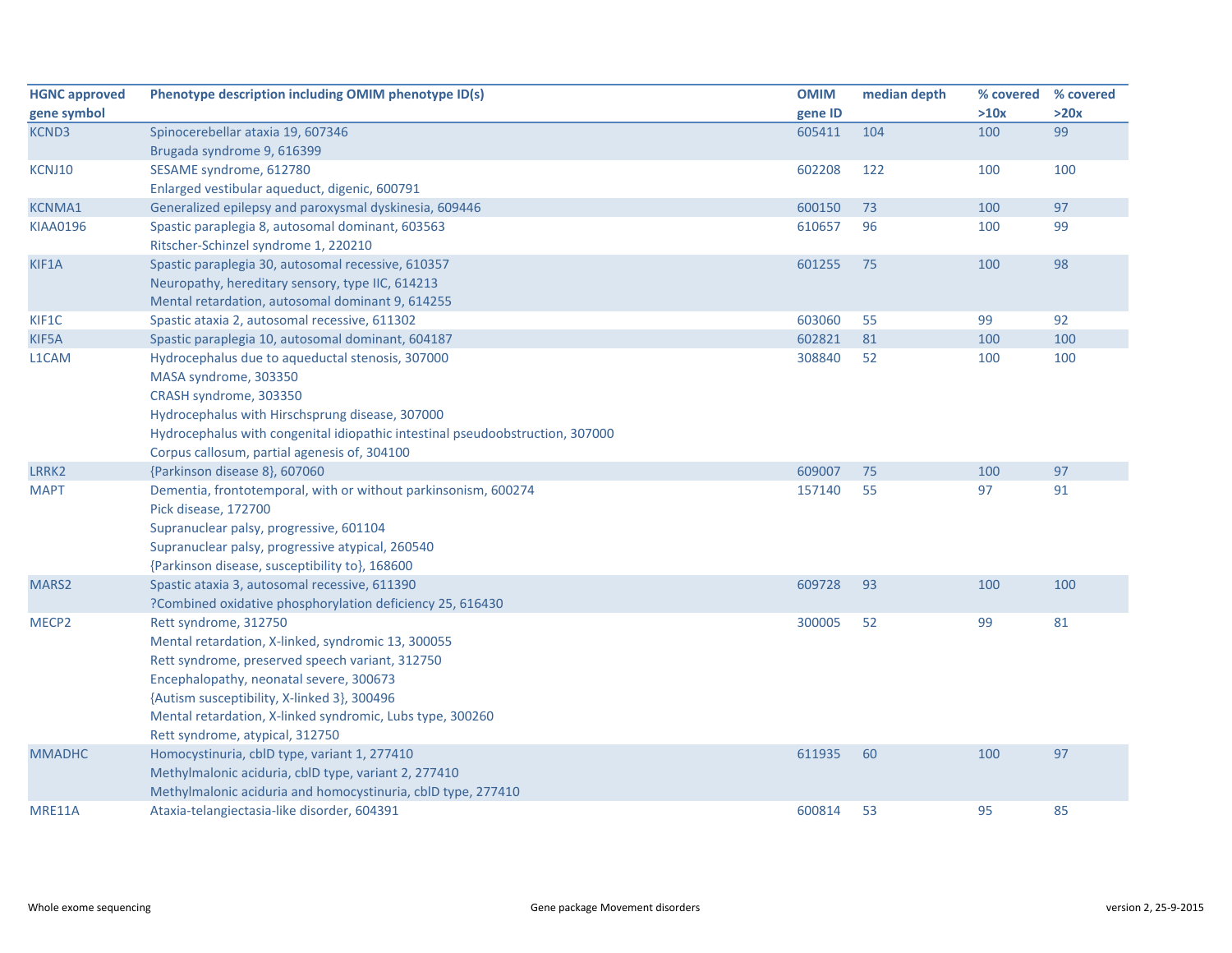| <b>HGNC approved</b> | Phenotype description including OMIM phenotype ID(s)                       | <b>OMIM</b> | median depth | % covered | % covered |
|----------------------|----------------------------------------------------------------------------|-------------|--------------|-----------|-----------|
| gene symbol          |                                                                            | gene ID     |              | >10x      | >20x      |
| <b>MTHFR</b>         | Homocystinuria due to MTHFR deficiency, 236250                             | 607093      | 94           | 100       | 100       |
|                      | {Schizophrenia, susceptibility to}, 181500                                 |             |              |           |           |
|                      | {Vascular disease, susceptibility to}                                      |             |              |           |           |
|                      | {Neural tube defects, susceptibility to}, 601634                           |             |              |           |           |
|                      | {Thromboembolism, susceptibility to}, 188050                               |             |              |           |           |
| <b>MTPAP</b>         | Ataxia, spastic, 4, 613672                                                 | 613669      | 74           | 100       | 99        |
| NIPA1                | Spastic paraplegia 6, autosomal dominant, 600363                           | 608145      | 116          | 100       | 97        |
| <b>NKX2-1</b>        | {Thyroid cancer, monmedullary, 1}, 188550                                  | 600635      | 70           | 100       | 97        |
|                      | Chorea, hereditary benign, 118700                                          |             |              |           |           |
|                      | Choreoathetosis, hypothyroidism, and neonatal respiratory distress, 610978 |             |              |           |           |
| NOL3                 | Myoclonus, familial cortical, 614937                                       | 605235      | 54           | 100       | 99        |
| NPC1                 | Niemann-Pick disease, type C1, 257220                                      | 607623      | 83           | 100       | 96        |
|                      | Niemann-Pick disease, type D, 257220                                       |             |              |           |           |
| NPC <sub>2</sub>     | Niemann-pick disease, type C2, 607625                                      | 601015      | 115          | 100       | 100       |
| <b>NUP62</b>         | Striatonigral degeneration, infantile, 271930                              | 605815      | 67           | 100       | 100       |
| OPA1                 | Optic atrophy 1, 165500                                                    | 605290      | 69           | 100       | 93        |
|                      | {Glaucoma, normal tension, susceptibility to}, 606657                      |             |              |           |           |
|                      | Optic atrophy plus syndrome, 125250                                        |             |              |           |           |
| PANK <sub>2</sub>    | Neurodegeneration with brain iron accumulation 1, 234200                   | 606157      | 90           | 100       | 100       |
|                      | HARP syndrome, 607236                                                      |             |              |           |           |
| PARK2                | Parkinson disease, juvenile, type 2, 600116                                | 602544      | 69           | 100       | 99        |
|                      | Adenocarcinoma of lung, somatic, 211980                                    |             |              |           |           |
|                      | Adenocarcinoma, ovarian, somatic, 167000                                   |             |              |           |           |
|                      | {Leprosy, susceptibility to}, 607572                                       |             |              |           |           |
| PARK7                | Parkinson disease 7, autosomal recessive early-onset, 606324               | 602533      | 63           | 100       | 99        |
| PAX6                 | Aniridia, 106210                                                           | 607108      | 62           | 100       | 99        |
|                      | Peters anomaly, 604229                                                     |             |              |           |           |
|                      | Cataract with late-onset corneal dystrophy, 106210                         |             |              |           |           |
|                      | Keratitis, 148190                                                          |             |              |           |           |
|                      | Foveal hypoplasia 1, 136520                                                |             |              |           |           |
|                      | ?Morning glory disc anomaly, 120430                                        |             |              |           |           |
|                      | Optic nerve hypoplasia, 165550                                             |             |              |           |           |
|                      | Coloboma, ocular, 120200                                                   |             |              |           |           |
|                      | Coloboma of optic nerve, 120430                                            |             |              |           |           |
|                      | Gillespie syndrome, 206700                                                 |             |              |           |           |
| PDE8B                | Pigmented nodular adrenocortical disease, primary, 3, 614190               | 603390      | 66           | 100       | 98        |
|                      | Striatal degeneration, autosomal dominant, 609161                          |             |              |           |           |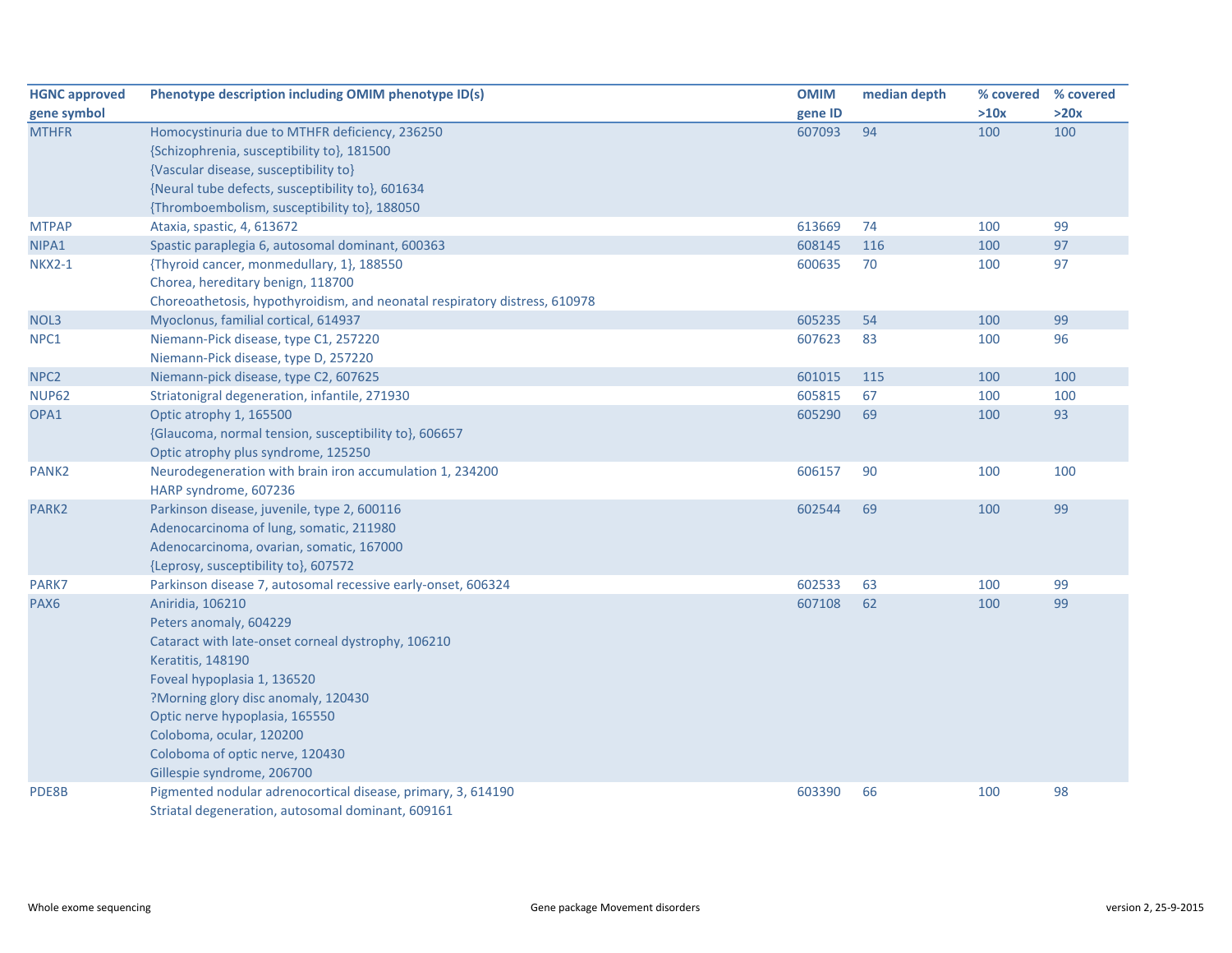| <b>HGNC approved</b> | Phenotype description including OMIM phenotype ID(s)                      | <b>OMIM</b> | median depth                       | % covered % covered |      |
|----------------------|---------------------------------------------------------------------------|-------------|------------------------------------|---------------------|------|
| gene symbol          |                                                                           | gene ID     |                                    | >10x                | >20x |
| <b>PDGFB</b>         | Meningioma, SIS-related, 607174                                           | 190040      | 73                                 | 100                 | 100  |
|                      | Dermatofibrosarcoma protuberans, 607907                                   |             |                                    |                     |      |
|                      | Basal ganglia calcification, idiopathic, 5, 615483                        |             |                                    |                     |      |
| <b>PDGFRB</b>        | Myeloproliferative disorder with eosinophilia, 131440                     | 173410      | 92                                 | 100                 | 99   |
|                      | Basal ganglia calcification, idiopathic, 4, 615007                        |             |                                    |                     |      |
|                      | Myofibromatosis, infantile, 1, 228550                                     |             |                                    |                     |      |
|                      | Premature aging syndrome, Penttinen type, 601812                          |             |                                    |                     |      |
|                      | Kosaki overgrowth syndrome, 616592                                        |             |                                    |                     |      |
| PDHA1                | Pyruvate dehydrogenase E1-alpha deficiency, 312170                        | 300502      | 64                                 | 99                  | 92   |
| PDSS1                | Coenzyme Q10 deficiency, primary, 2, 614651                               | 607429      | 65                                 | 91                  | 83   |
| PDSS2                | Coenzyme Q10 deficiency, primary, 3, 614652                               | 610564      | 69                                 | 99                  | 94   |
| <b>PDYN</b>          | Spinocerebellar ataxia 23, 610245                                         | 131340      | 76                                 | 100                 | 100  |
| <b>PEX10</b>         | Peroxisome biogenesis disorder 6A (Zellweger), 614870                     | 602859      | 60                                 | 95                  | 89   |
|                      | Peroxisome biogenesis disorder 6B, 614871                                 |             |                                    |                     |      |
| PEX7                 | Rhizomelic chondrodysplasia punctata, type 1, 215100                      | 601757      | 68                                 | 100                 | 89   |
|                      | Peroxisome biogenesis disorder 9B, 614879                                 |             |                                    |                     |      |
| <b>PHYH</b>          | Refsum disease, 266500                                                    | 602026      | 57                                 | 99                  | 85   |
| PIK3R5               | Ataxia-oculomotor apraxia 3, 615217                                       | 611317      | 76                                 | 100                 | 100  |
| PINK1                | Parkinson disease 6, early onset, 605909                                  | 608309      | 65                                 | 94                  | 90   |
| PLA2G6               | Infantile neuroaxonal dystrophy 1, 256600                                 | 603604      | 88                                 | 100                 | 99   |
|                      | Neurodegeneration with brain iron accumulation 2B, 610217                 |             |                                    |                     |      |
|                      | Parkinson disease 14, autosomal recessive, 612953                         |             |                                    |                     |      |
| PLP1                 | Pelizaeus-Merzbacher disease, 312080                                      | 300401      | 71                                 | 100                 | 99   |
|                      | Spastic paraplegia 2, X-linked, 312920                                    |             |                                    |                     |      |
| PMM <sub>2</sub>     | Congenital disorder of glycosylation, type Ia, 212065                     | 601785      | 93                                 | 100                 | 100  |
| <b>PNKD</b>          | Paroxysmal nonkinesigenic dyskinesia, 118800                              | 609023      | 80                                 | 100                 | 100  |
| PNPLA6               | Spastic paraplegia 39, autosomal recessive, 612020                        | 603197      | 72                                 | 100                 | 98   |
|                      | Boucher-Neuhauser syndrome, 215470                                        |             |                                    |                     |      |
|                      | ?Laurence-Moon syndrome, 245800                                           |             |                                    |                     |      |
|                      | Oliver-McFarlane syndrome, 275400                                         |             |                                    |                     |      |
| <b>POLG</b>          | Progressive external ophthalmoplegia, autosomal recessive 1, 258450       | 174763      | 86                                 | 100                 | 100  |
|                      | Progressive external ophthalmoplegia, autosomal dominant 1, 157640        |             |                                    |                     |      |
|                      | Mitochondrial DNA depletion syndrome 4B (MNGIE type), 613662              |             |                                    |                     |      |
|                      | Mitochondrial DNA depletion syndrome 4A (Alpers type), 203700             |             |                                    |                     |      |
|                      | Mitochondrial recessive ataxia syndrome (includes SANDO and SCAE), 607459 |             |                                    |                     |      |
| PPP2R2B              | Spinocerebellar ataxia 12, 604326                                         | 604325      | no coverage data, repeat expansion |                     |      |
| <b>PRKCG</b>         | Spinocerebellar ataxia 14, 605361                                         | 176980      | 84                                 | 100                 | 99   |
| <b>PRKRA</b>         | Dystonia 16, 612067                                                       | 603424      | 55                                 | 100                 | 97   |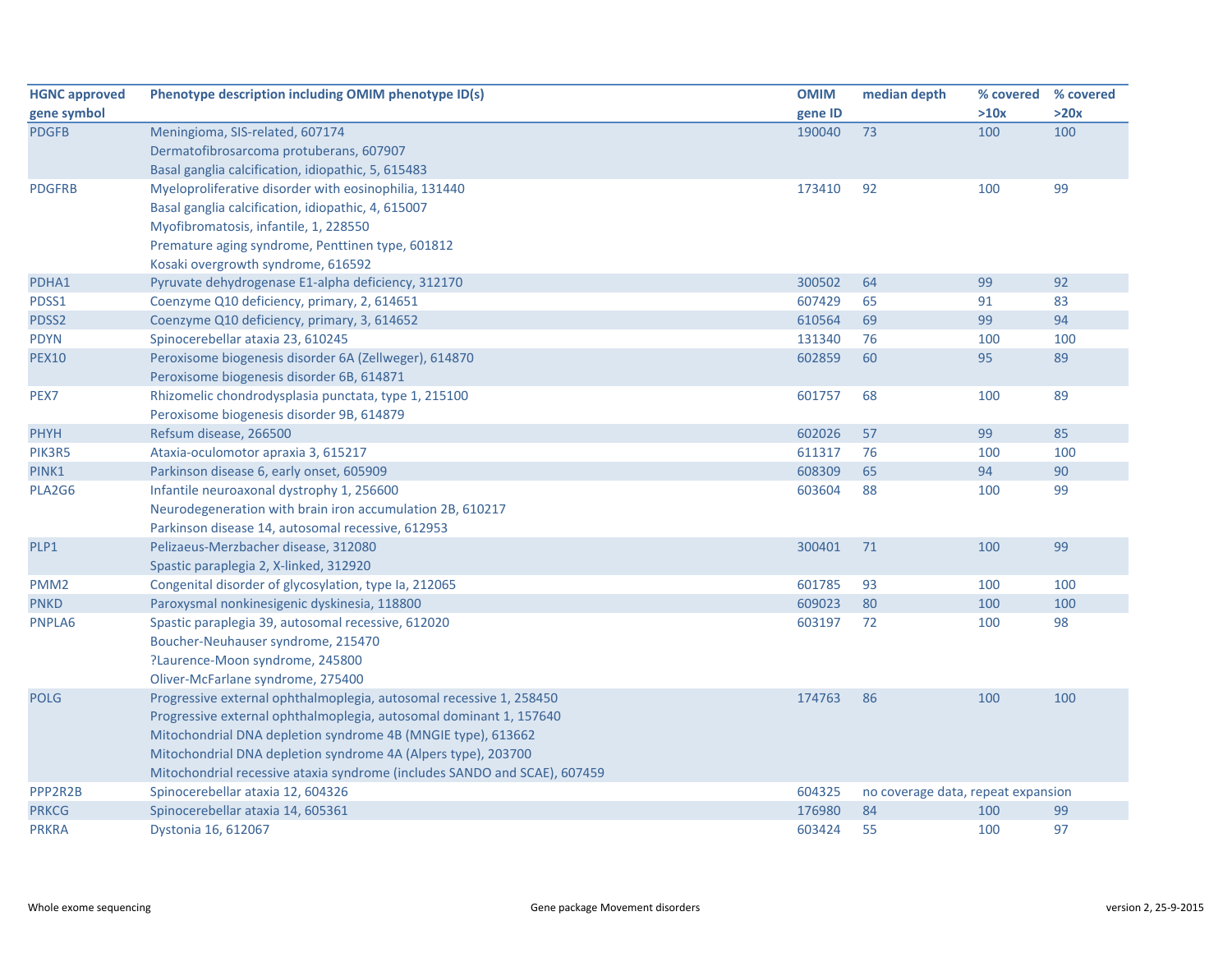| <b>HGNC approved</b> | Phenotype description including OMIM phenotype ID(s)                                                         | <b>OMIM</b> | median depth | % covered | % covered |
|----------------------|--------------------------------------------------------------------------------------------------------------|-------------|--------------|-----------|-----------|
| gene symbol          |                                                                                                              | gene ID     |              | >10x      | >20x      |
| PRRT2                | Episodic kinesigenic dyskinesia 1, 128200                                                                    | 614386      | 58           | 100       | 100       |
|                      | Seizures, benign familial infantile, 2, 605751                                                               |             |              |           |           |
|                      | Convulsions, familial infantile, with paroxysmal choreoathetosis, 602066                                     |             |              |           |           |
| PSEN1                | Alzheimer disease, type 3, 607822                                                                            | 104311      | 71           | 100       | 98        |
|                      | Alzheimer disease, type 3, with spastic paraparesis and unusual plaques, 607822                              |             |              |           |           |
|                      | Alzheimer disease, type 3, with spastic paraparesis and apraxia, 607822                                      |             |              |           |           |
|                      | Dementia, frontotemporal, 600274                                                                             |             |              |           |           |
|                      | Pick disease, 172700                                                                                         |             |              |           |           |
|                      | Cardiomyopathy, dilated, 1U, 613694                                                                          |             |              |           |           |
|                      | Acne inversa, familial, 3, 613737                                                                            |             |              |           |           |
| <b>RAB29</b>         | No OMIM phenotype                                                                                            | 603949      | 71           | 100       | 100       |
| REEP1                | Spastic paraplegia 31, autosomal dominant, 610250                                                            | 609139      | 73           | 100       | 100       |
|                      | ?Neuronopathy, distal hereditary motor, type VB, 614751                                                      |             |              |           |           |
| RNASEH2A             | Aicardi-Goutieres syndrome 4, 610333                                                                         | 606034      | 89           | 100       | 100       |
| RNASEH2B             | Aicardi-Goutieres syndrome 2, 610181                                                                         | 610326      | 50           | 100       | 88        |
| RNASEH2C             | Aicardi-Goutieres syndrome 3, 610329                                                                         | 610330      | 112          | 100       | 100       |
| <b>RNF170</b>        | Ataxia, sensory, 1, autosomal dominant, 608984                                                               | 614649      | 58           | 100       | 99        |
| <b>RNF216</b>        | Cerebellar ataxia and hypogonadotropic hypogonadism, 212840                                                  | 609948      | 54           | 98        | 90        |
| RTN <sub>2</sub>     | Spastic paraplegia 12, autosomal dominant, 604805                                                            | 603183      | 77           | 100       | 100       |
| <b>SACS</b>          | Spastic ataxia, Charlevoix-Saguenay type, 270550                                                             | 604490      | 68           | 100       | 99        |
| SAMHD1               | Aicardi-Goutieres syndrome 5, 612952                                                                         | 606754      | 76           | 100       | 94        |
|                      | ?Chilblain lupus 2, 614415                                                                                   |             |              |           |           |
| SCN8A                | ?Cognitive impairment with or without cerebellar ataxia, 614306                                              | 600702      | 97           | 100       | 99        |
|                      | Epileptic encephalopathy, early infantile, 13, 614558                                                        |             |              |           |           |
| SERAC1               | 3-methylglutaconic aciduria with deafness, encephalopathy, and Leigh-like syndrome, 614739                   | 614725      | 69           | 100       | 99        |
| <b>SETX</b>          | Amyotrophic lateral sclerosis 4, juvenile, 602433                                                            | 608465      | 76           | 100       | 99        |
|                      | Spinocerebellar ataxia, autosomal recessive 1, 606002                                                        |             |              |           |           |
| <b>SGCE</b>          | Dystonia-11, myoclonic, 159900                                                                               | 604149      | 64           | 94        | 93        |
| SIL1                 | Marinesco-Sjogren syndrome, 248800                                                                           | 608005      | 85           | 100       | 100       |
| <b>SLC16A2</b>       | Allan-Herndon-Dudley syndrome, 300523                                                                        | 300095      | 42           | 99        | 89        |
| <b>SLC18A2</b>       | No OMIM phenotype                                                                                            | 193001      | 42           | 99        | 86        |
| <b>SLC19A3</b>       | Thiamine metabolism dysfunction syndrome 2 (biotin- or thiamine-responsive encephalopathy type 2),<br>607483 | 606152      | 118          | 100       | 100       |
| SLC1A3               | Episodic ataxia, type 6, 612656                                                                              | 600111      | 92           | 100       | 100       |
| SLC20A2              | Basal ganglia calcification, idiopathic, 1, 213600                                                           | 158378      | 83           | 100       | 97        |
| <b>SLC25A15</b>      | Hyperornithinemia-hyperammonemia-homocitrullinemia syndrome, 238970                                          | 603861      | 106          | 90        | 86        |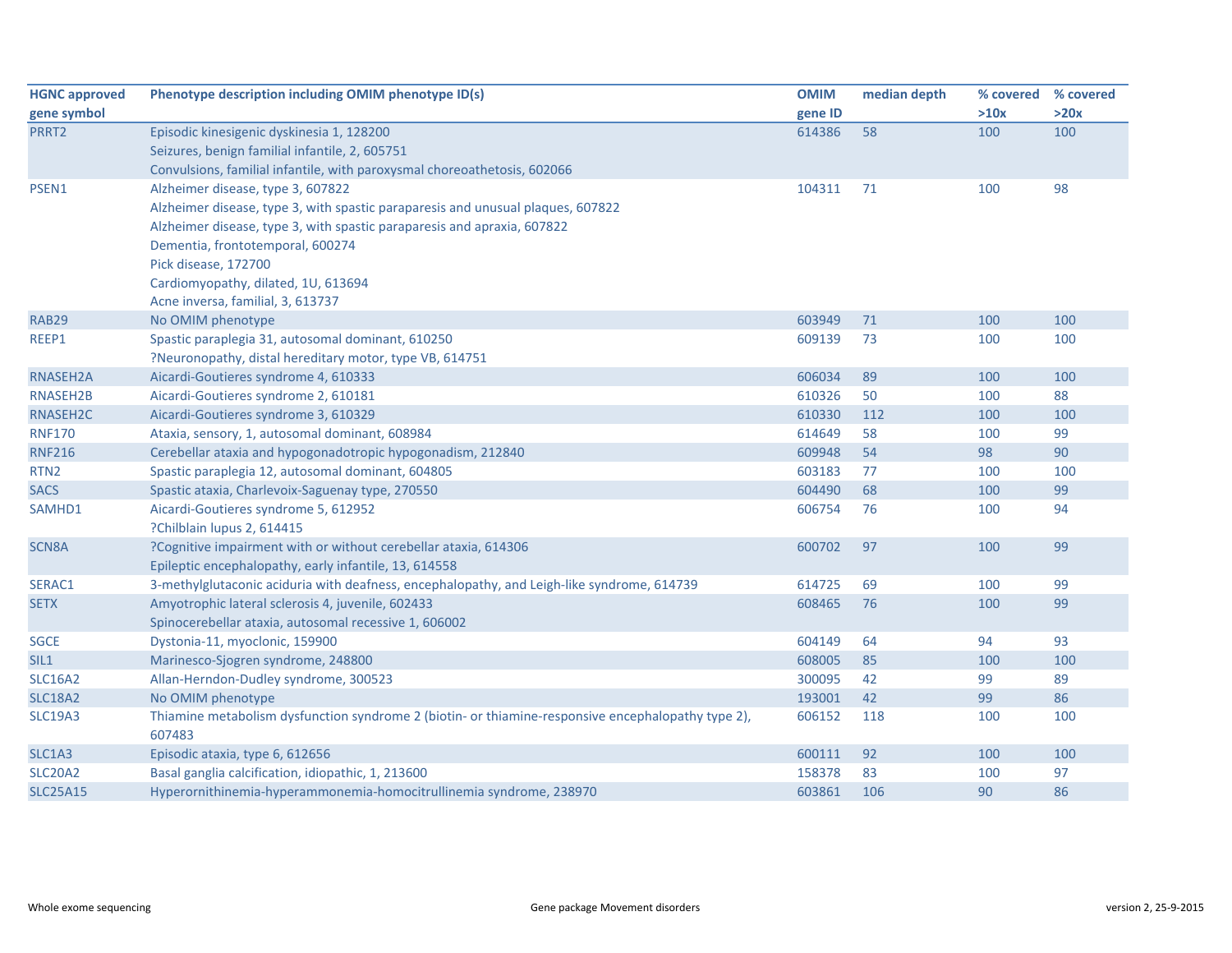| <b>HGNC approved</b>            | Phenotype description including OMIM phenotype ID(s)                       | <b>OMIM</b> | median depth                       | % covered % covered |      |
|---------------------------------|----------------------------------------------------------------------------|-------------|------------------------------------|---------------------|------|
| gene symbol                     |                                                                            | gene ID     |                                    | >10x                | >20x |
| SLC <sub>2</sub> A <sub>1</sub> | GLUT1 deficiency syndrome 1, infantile onset, severe, 606777               | 138140      | 104                                | 100                 | 100  |
|                                 | GLUT1 deficiency syndrome 2, childhood onset, 612126                       |             |                                    |                     |      |
|                                 | {Epilepsy, idiopathic generalized, susceptibility to, 12}, 614847          |             |                                    |                     |      |
|                                 | Dystonia 9, 601042                                                         |             |                                    |                     |      |
|                                 | Stomatin-deficient cryohydrocytosis with neurologic defects, 608885        |             |                                    |                     |      |
| <b>SLC30A10</b>                 | Hypermanganesemia with dystonia, polycythemia, and cirrhosis, 613280       | 611146      | 103                                | 100                 | 100  |
| <b>SLC33A1</b>                  | Spastic paraplegia 42, autosomal dominant, 612539                          | 603690      | 62                                 | 100                 | 96   |
|                                 | Congenital cataracts, hearing loss, and neurodegeneration, 614482          |             |                                    |                     |      |
| <b>SLC52A2</b>                  | Brown-Vialetto-Van Laere syndrome 2, 614707                                | 607882      | 103                                | 100                 | 100  |
| SLC6A3                          | {Nicotine dependence, protection against}, 188890                          | 126455      | 87                                 | 100                 | 100  |
|                                 | Parkinsonism-dystonia, infantile, 613135                                   |             |                                    |                     |      |
| SMPD1                           | Niemann-Pick disease, type A, 257200                                       | 607608      | 110                                | 100                 | 100  |
|                                 | Niemann-Pick disease, type B, 607616                                       |             |                                    |                     |      |
| <b>SNCA</b>                     | Parkinson disease 4, 605543                                                | 163890      | 82                                 | 100                 | 100  |
|                                 | Dementia, Lewy body, 127750                                                |             |                                    |                     |      |
|                                 | Parkinson disease 1, 168601                                                |             |                                    |                     |      |
| <b>SPAST</b>                    | Spastic paraplegia 4, autosomal dominant, 182601                           | 604277      | 49                                 | 100                 | 91   |
| SPG11                           | Spastic paraplegia 11, autosomal recessive, 604360                         | 610844      | 73                                 | 100                 | 99   |
|                                 | Amyotrophic lateral sclerosis 5, juvenile, 602099                          |             |                                    |                     |      |
|                                 | Charcot-Marie-Tooth disease, axonal, type 2X, 616668                       |             |                                    |                     |      |
| <b>SPG20</b>                    | Troyer syndrome, 275900                                                    | 607111      | 71                                 | 100                 | 99   |
| <b>SPG21</b>                    | Mast syndrome, 248900                                                      | 608181      | 85                                 | 100                 | 99   |
| SPG7                            | Spastic paraplegia 7, autosomal recessive, 607259                          | 602783      | 93                                 | 98                  | 92   |
| <b>SPR</b>                      | Dystonia, dopa-responsive, due to sepiapterin reductase deficiency, 612716 | 182125      | 98                                 | 100                 | 94   |
| SPTBN2                          | Spinocerebellar ataxia 5, 600224                                           | 604985      | 82                                 | 100                 | 99   |
|                                 | Spinocerebellar ataxia, autosomal recessive 14, 615386                     |             |                                    |                     |      |
| STUB1                           | Spinocerebellar ataxia, autosomal recessive 16, 615768                     | 607207      | 71                                 | 100                 | 96   |
| <b>SUOX</b>                     | Sulfite oxidase deficiency, 272300                                         | 606887      | 104                                | 100                 | 100  |
| SYNE1                           | Spinocerebellar ataxia, autosomal recessive 8, 610743                      | 608441      | 87                                 | 100                 | 100  |
|                                 | Emery-Dreifuss muscular dystrophy 4, autosomal dominant, 612998            |             |                                    |                     |      |
| SYNJ1                           | Parkinson disease 20, early-onset, 615530                                  | 604297      | 42                                 | 96                  | 79   |
| <b>SYT14</b>                    | Spinocerebellar ataxia, autosomal recessive 11, 614229                     | 610949      | 92                                 | 93                  | 89   |
| TAF1                            | Dystonia-Parkinsonism, X-linked, 314250                                    | 313650      | 78                                 | 100                 | 100  |
|                                 | Mental retardation, X-linked, syndromic 33, 300966                         |             |                                    |                     |      |
| <b>TARDBP</b>                   | Amyotrophic lateral sclerosis 10, with or without FTD, 612069              | 605078      | 75                                 | 100                 | 100  |
|                                 | Frontotemporal lobar degeneration, TARDBP-related, 612069                  |             |                                    |                     |      |
| <b>TBP</b>                      | Spinocerebellar ataxia 17, 607136                                          | 600075      | no coverage data, repeat expansion |                     |      |
|                                 | {Parkinson disease, susceptibility to}, 168600                             |             |                                    |                     |      |
| TDP1                            | Spinocerebellar ataxia, autosomal recessive with axonal neuropathy, 607250 | 607198      | 77                                 | 100                 | 96   |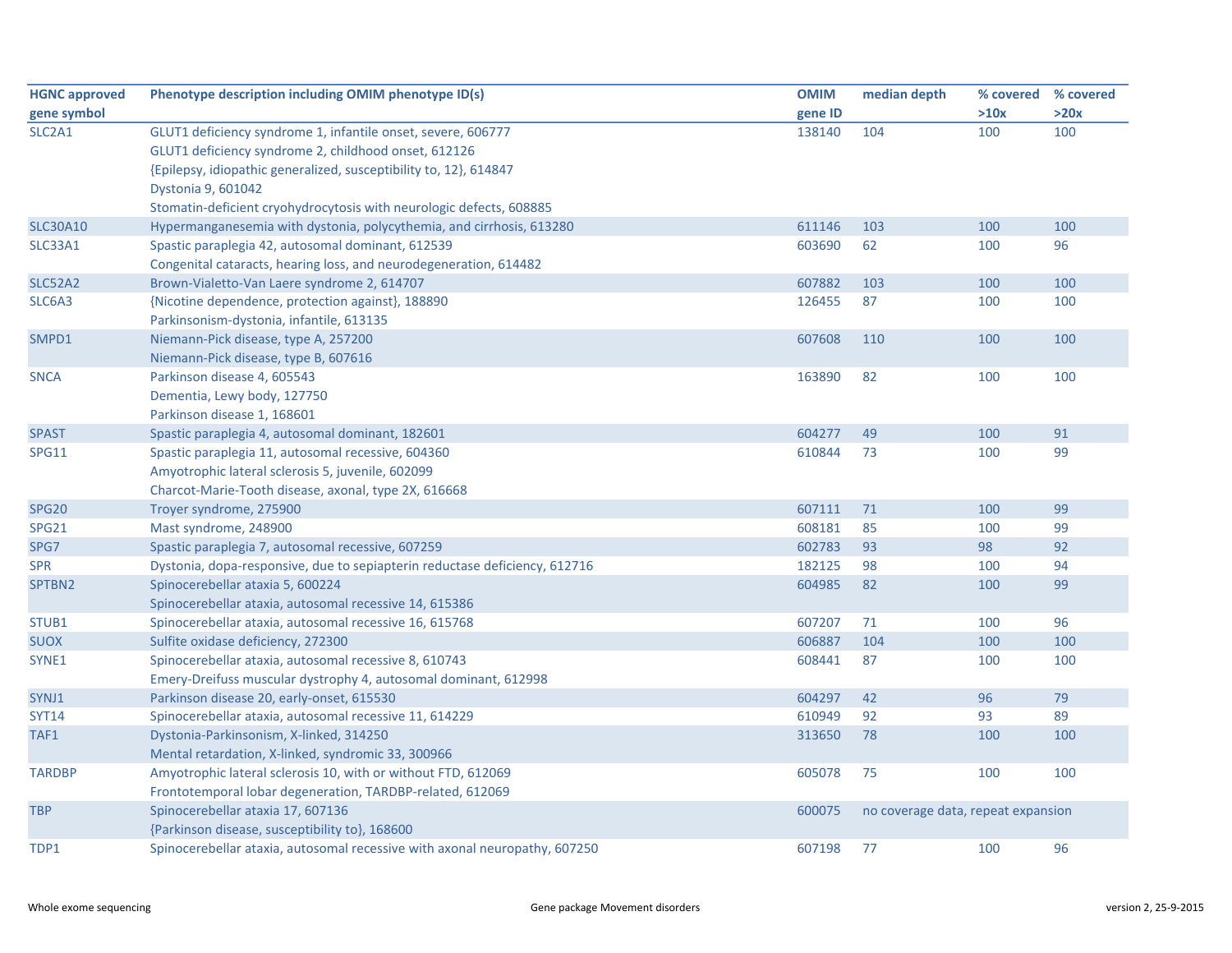| <b>HGNC approved</b> | Phenotype description including OMIM phenotype ID(s)                                          | <b>OMIM</b> | median depth | % covered | % covered |
|----------------------|-----------------------------------------------------------------------------------------------|-------------|--------------|-----------|-----------|
| gene symbol          |                                                                                               | gene ID     |              | >10x      | >20x      |
| <b>TECPR2</b>        | Spastic paraplegia 49, autosomal recessive, 615031                                            | 615000      | 92           | 100       | 100       |
| TGM6                 | Spinocerebellar ataxia 35, 613908                                                             | 613900      | 82           | 100       | 100       |
| <b>TH</b>            | Segawa syndrome, recessive, 605407                                                            | 191290      | 55           | 100       | 95        |
| THAP1                | Dystonia 6, torsion, 602629                                                                   | 609520      | 84           | 100       | 96        |
| <b>TIMM8A</b>        | Mohr-Tranebjaerg syndrome, 304700                                                             | 300356      | 42           | 100       | 100       |
|                      | Jensen syndrome, 311150                                                                       |             |              |           |           |
| <b>TMEM240</b>       | Spinocerebellar ataxia 21, 607454                                                             | 616101      | 62           | 100       | 100       |
| TMEM67               | Meckel syndrome 3, 607361                                                                     | 609884      | 51           | 99        | 90        |
|                      | Joubert syndrome 6, 610688                                                                    |             |              |           |           |
|                      | {Bardet-Biedl syndrome 14, modifier of}, 615991                                               |             |              |           |           |
|                      | COACH syndrome, 216360                                                                        |             |              |           |           |
|                      | Nephronophthisis 11, 613550                                                                   |             |              |           |           |
| TOR1A                | Dystonia-1, torsion, 128100                                                                   | 605204      | 71           | 100       | 100       |
|                      | {Dystonia-1, modifier of}                                                                     |             |              |           |           |
| TREX1                | Aicardi-Goutieres syndrome 1, dominant and recessive, 225750                                  | 606609      | 129          | 100       | 100       |
|                      | Chilblain lupus, 610448                                                                       |             |              |           |           |
|                      | Vasculopathy, retinal, with cerebral leukodystrophy, 192315                                   |             |              |           |           |
|                      | {Systemic lupus erythematosus, susceptibility to}, 152700                                     |             |              |           |           |
| TTBK2                | Spinocerebellar ataxia 11, 604432                                                             | 611695      | 70           | 100       | 99        |
| <b>TTC19</b>         | Mitochondrial complex III deficiency, nuclear type 2, 615157                                  | 613814      | 57           | 90        | 78        |
| <b>TTPA</b>          | Ataxia with isolated vitamin E deficiency, 277460                                             | 600415      | 70           | 96        | 89        |
| <b>TUBB4A</b>        | Dystonia 4, torsion, autosomal dominant, 128101                                               | 602662      | 60           | 97        | 93        |
|                      | Leukodystrophy, hypomyelinating, 6, 612438                                                    |             |              |           |           |
| UCHL1                | ?{Parkinson disease 5, susceptibility to}, 613643                                             | 191342      | 70           | 100       | 99        |
|                      | ?Neurodegeneration with optic atrophy, childhood onset, 615491                                |             |              |           |           |
| VAMP1                | Spastic ataxia 1, autosomal dominant, 108600                                                  | 185880      | 55           | 100       | 95        |
| <b>VCP</b>           | Inclusion body myopathy with early-onset Paget disease and frontotemporal dementia 1, 167320  | 601023      | 84           | 100       | 99        |
|                      | Amyotrophic lateral sclerosis 14, with or without frontotemporal dementia, 613954             |             |              |           |           |
|                      | Charcot-Marie-Tooth disease, type 2Y, 616687                                                  |             |              |           |           |
| <b>VLDLR</b>         | Cerebellar hypoplasia and mental retardation with or without quadrupedal locomotion 1, 224050 | 192977      | 105          | 100       | 99        |
| VPS13A               | Choreoacanthocytosis, 200150                                                                  | 605978      | 57           | 99        | 94        |
| <b>VPS35</b>         | {Parkinson disease 17}, 614203                                                                | 601501      | 52           | 89        | 79        |
| VPS37A               | Spastic paraplegia 53, autosomal recessive, 614898                                            | 609927      | 46           | 76        | 55        |
| WDR45                | Neurodegeneration with brain iron accululation 5, 300894                                      | 300526      | 32           | 89        | 78        |
| WDR81                | Cerebellar ataxia, mental retardation, and dysequilibrium syndrome 2, 610185                  | 614218      | 90           | 100       | 100       |
| <b>WWOX</b>          | Esophageal squamous cell carcinoma, somatic, 133239                                           | 605131      | 72           | 100       | 100       |
|                      | Spinocrebellar ataxia, autosomal recessive 12, 614322                                         |             |              |           |           |
|                      | Epileptic encephalopathy, early infantile, 28, 616211                                         |             |              |           |           |
| ZFYVE26              | Spastic paraplegia 15, autosomal recessive, 270700                                            | 612012      | 79           | 100       | 97        |